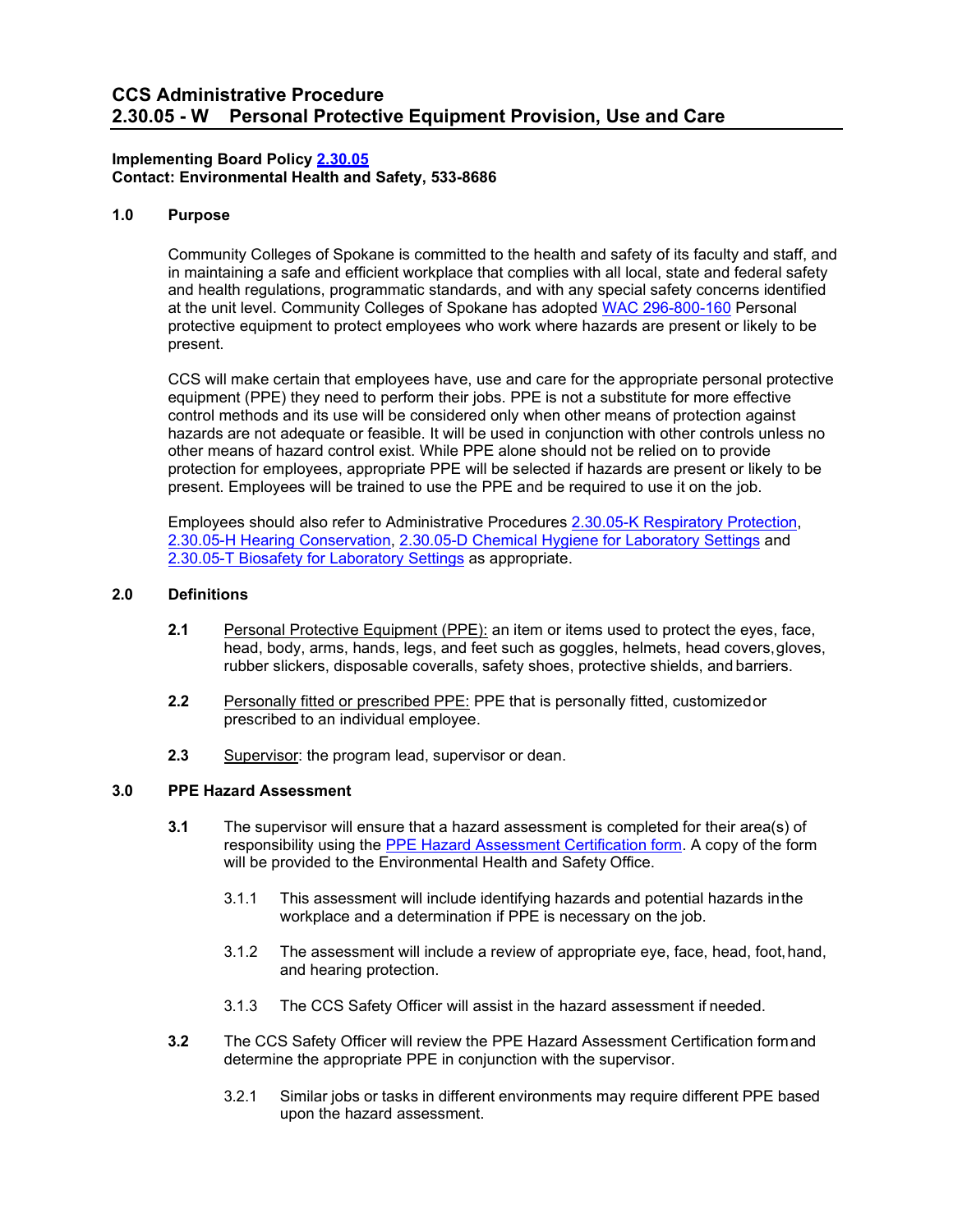- 3.2.2 The Safety Officer will maintain a master list of program required PPE.
- **3.3** Whenever new equipment, processes or procedures are implemented, or there hasbeen an accident, the supervisor will consult with the CCS Safety Officer to review and/or revise the PPE Hazard Assessment Certification form. The form will also be reviewed and revised as necessary as part of the instructional program review process. A copy of all revised forms will be provided to the Environmental Health and Safety Office.
- **3.4** When new instructional programs are developed a new PPE Hazard Assessment Certification form will be completed. A copy of the form will be provided to the Environmental Health and Safety Office.
- **3.5** PPE alone should not be relied on to provide protection for employees.

# **4.0 Selection of PPE**

- **4.1** Once the hazards of a workplace have been identified, the supervisor in consultationwith the Safety Officer if needed, will determine if the hazards can first be eliminated or reduced by methods other than PPE such as engineering controls (e.g., as protection by some type of mechanical means or process design) and/or administrative controls (e.g., rotation of work assignments, limiting an employees' exposure time, etc.). If those methods are not adequate or feasible, then the supervisor in consultation with the Safety Officer if needed, will determine the suitability of the PPE presently available. Adequate protection against the highest level of each of the hazards will be recommended for purchase.
- **4.2** Only those items of protective clothing and equipment that meet National Institutefor Occupational Safety and Health (NIOSH), American National Standards Institute (ANSI), or the American Society for Testing and Materials (ASTM) standards will be procured or accepted for use. Newly purchased PPE must conform to the updated ANSI/ASTM standards below.
	- 4.2.1 Eye and Face Protection: ANSI Z87.1-1989/1998/2003
	- 4.2.2 Head Protection: ANSI Z89.1-1997/2003/2009
	- 4.2.3 Foot Protection: there are no ANSI standards for footwear and limited ASTM standards; however, selection must be based on the performance characteristics of the footwear in relation tothe tasks to be performed.
	- 4.2.4 Hand Protection: there are no ANSI standards for gloves; however, selection must be based on the performance characteristics of the glove in relation tothe tasks to be performed.
- **4.3** PPE must properly fit the employee. For devices that are available in multiple sizes, care should be taken to select the proper size for each employee.

#### **5.0 Providing PPE**

- **5.1** Each department will provide appropriate PPE at no cost to the employee if it is:
	- 5.1.1 The type that would not reasonably or normally be worn away from the workplace unless authorized in a collective bargaining agreement (CBA). Please refer to WAC [296-800-16020.](http://apps.leg.wa.gov/WAC/default.aspx?cite=296-800-16020)
	- 5.1.2 Required to comply with a safety and health standard to protect employees wherever hazards exist from processes; environmental hazards; physical, chemical, or radiological hazards; or mechanical irritants that could cause injury or impairment to the function of any body part through absorption, inhalation, or physical contact.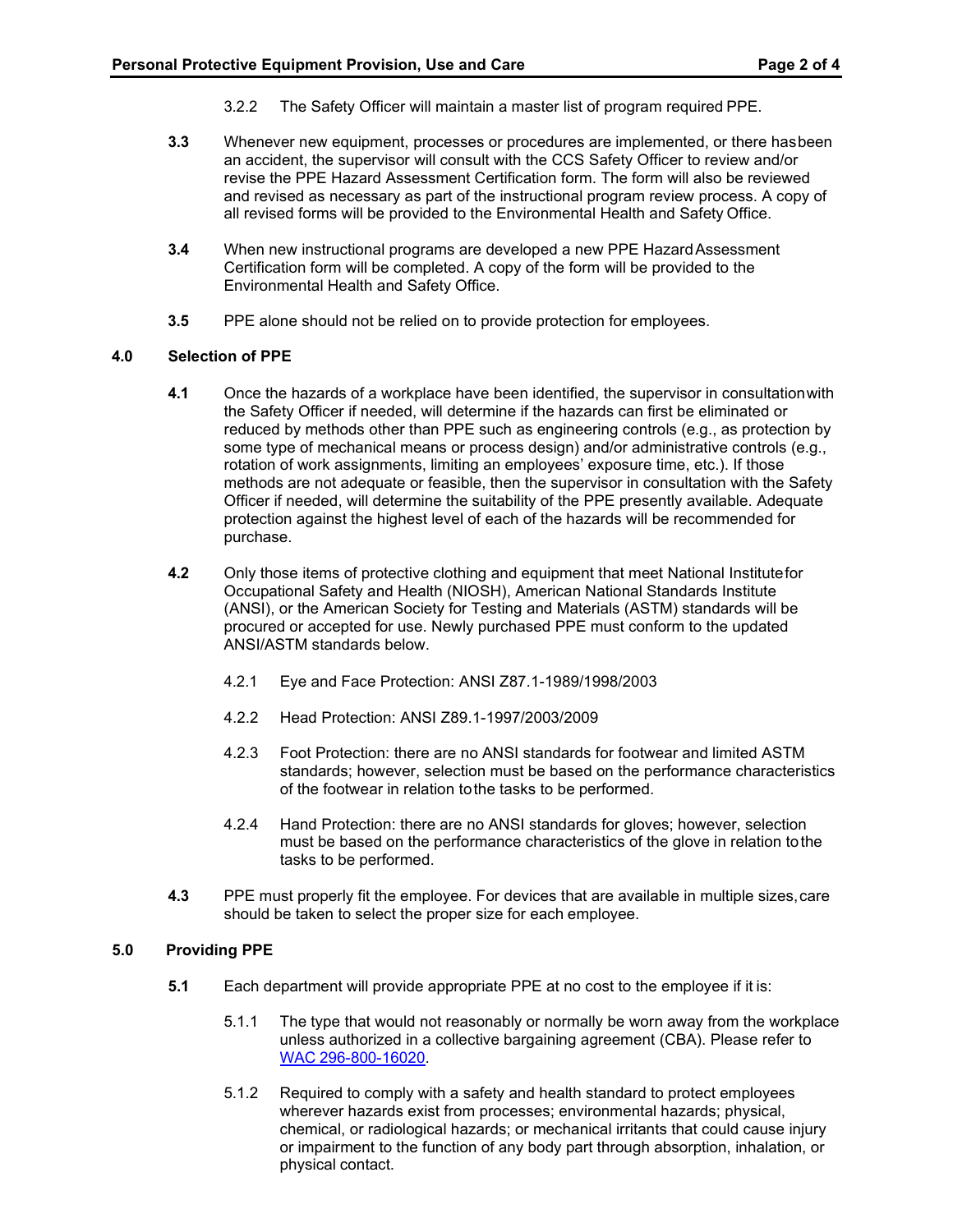- **5.2** Each department supervisor will decide if they will provide specialized PPE for their employee at no cost or if they will reimburse employees an established amount for PPE that meets NIOSH, ANSI, or ASTM requirements or standards. Reimbursement rates for individually purchased personallyfitted or prescribed PPE will be determined by the supervisor and communicated to the employee in advance of any purchase unless the allowable allowance is specified in a CBA.
	- 5.2.1 If employees provide their own PPE, it must be adequate for theworkplace hazards and maintained in a clean and reliable condition.
	- 5.2.2 Supervisor approval must be given before any PPE purchase is made directly by employees.
	- 5.2.3 Employee reimbursements will be provided according to CCSAdministrative Procedure.

# **6.0 Training**

- **6.1** The supervisor will make certain that employees receive training on job hazards and the proper use of PPE. The training will include the following:
	- 6.1.1 When PPE is necessary
	- 6.1.2 What PPE is necessary
	- 6.1.3 How to put on, take off, adjust and wear PPE
	- 6.1.4 PPE limitations
	- 6.1.5 The proper care, maintenance, useful life and disposal of PPE
- **6.2** Employees will demonstrate an understanding of the training and ability to use PPE properly before performing work requiring the use of PPE.
- **6.3** Supervisors will document employee PPE training and the PPE provided and sendthe [PPE Use and Care form](https://ccsnet.ccs.spokane.edu/-Forms-A-Z/Forms---CCS-Intranet/ccs-12-109.aspx) to the Human Resources Office.
- **6.4** Supervisors will provide retraining in PPE use when they have reason to believe an employee's understanding, motivation, and skills required to use the PPE has not been retained. Supervisors will retrain employees if changes in the workplace as well as the types of PPE to be used make previous training out of date. Supervisors will have employees sign a new PPE Use and Care form when retraining occurs.

# **7.0 PPE Use**

- **7.1** Supervisors will require employees to use necessary PPE on the job.
	- 7.1.1 Employees must use appropriate eye, face, head, hand, foot, body, respiratory, and hearing protection.
- **7.2** PPE must be safe for the activities to be performed and used and maintained in aclean and reliable condition.
- **7.3** Employees should inspect, clean, and maintain their PPE according tothe manufacturers' instructions before and after each use.
- **7.4** Defective PPE must not be used.